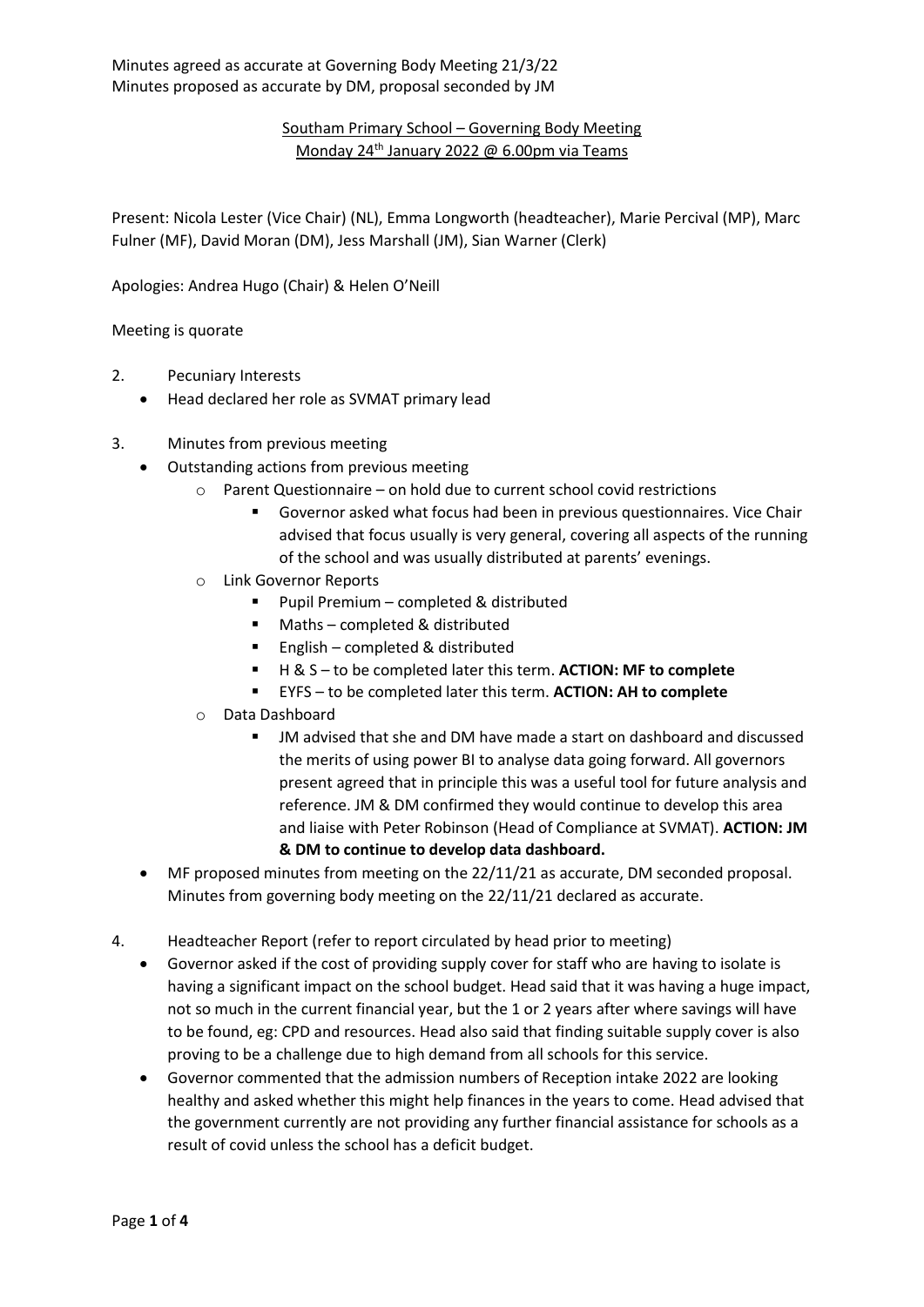Minutes agreed as accurate at Governing Body Meeting 21/3/22 Minutes proposed as accurate by DM, proposal seconded by JM

- Governor asked if the svmat were able to provide any additional financial support currently. Head confirmed that all schools within the mat were in the same position, so no additional support available.
- Governor asked is any staff members were able to work extra hours as opposed to getting supply staff in. Head said that staff are already working at capacity and wherever they were moved to there would still be a gap in the staffing that would require filling.
- Governor asked for an update on the pupils receiving 1-2-1 support. Head confirmed that both pupils now have an EHCP which will mean that the school will receive funding Head also said that for one of the pupils an emergency annual review has been requested for the beginning of February 2022 with the aim of overturning the decision of refusal of a specialist school place, stating that Southam Primary continues to be a suitable place for the child. Head confirms that herself, parents, other professionals and SENDCO do not agree with this decision.
- Governor noted that attendance overall was quite low and were there any strategies in place to try and improve attendance. Head said that covid rules on isolation meant that all schools nationally were experiencing lower than usual attendance figures and that there was not much that could be done about this in the short term until the rules change. Head went on to say that all absences are followed up rigorously, and although there may be a small number of unexplained absences each day they are always followed up so that reasons are provided by parents.
- Governor asked if in the situation where a large number of staff members were off sick/isolating could any potential ofsted inspection be deferred. Head said that it could be deferred by up to 4 weeks.
- Governor noted that there was not a history lead in school. Head said that at the moment there wasn't but that the Deputy Head Teacher was overseeing this area of the curriculum until such time as there is a staff member in place.
- Governor noted that Paul Willis has now taken on a training role with the Teaching School Alliance for SVMAT. Head stated that this had been on her report since September when the appointment was made.
- Governor mentioned that during the course of their link governor meetings with subject leaders it was mentioned that the current year 5 cohort was particularly weak and asked what strategies were in place to address this. Head confirmed that multiple interventions have already been put in place to support these children.
- 6. Workload & Wellbeing
	- Governor asked where the focus for this area is being driven from, at school level or MAT level. Head confirmed at school level.
	- Head advised that as soon as data is published from staff satisfaction survey it will be forwarded on to all governors.
- 7. Finance (refer to budget report circulated prior to meeting)
	- Head advised that the following capital projects are still required to be carried out installation of skylights near new year 5 classroom, additional toilets, security gates to premises.
	- Head advised that Facilities Manager, David Carter left at the end of 2021 and a new Facilities Manager is due to start work in February 2022.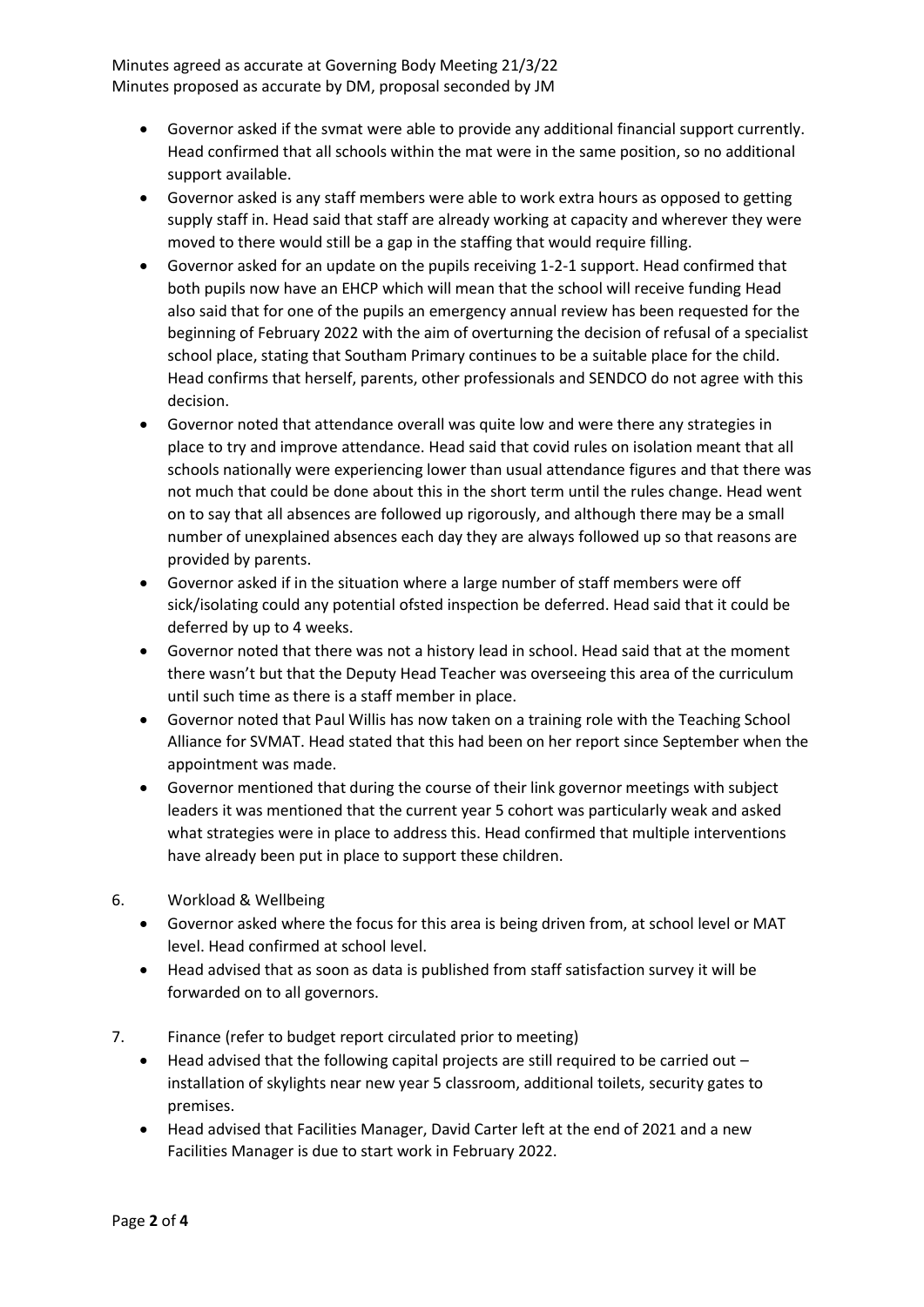Minutes agreed as accurate at Governing Body Meeting 21/3/22 Minutes proposed as accurate by DM, proposal seconded by JM

- Governor said that they imagined the increase in fuel costs would have a significant impact on running costs for school in the coming months.
- Head advised that in terms of recruitment, they have not yet been able to recruit for Lucille Dippie's maternity leave cover but that they are hoping to have got this sorted in the next week or so as head has been liaising with external agencies for suitable candidates.
- 8. Risk Register
	- MF confirmed that the annual skills audit will need completing by governors again soon and that previously they have not really ever focussed specifically on recruiting governors to plug any skills gaps – however this time around more focus will be given to attempting to attract governors with specific skills that the committee feel are lacking. JM offered to produce an online version of the skills audit that governors can complete and submit for speed and ease. **ACTION: JM to produce online version of skills audit & governors to complete skills audit.**
- 9. Governor Crib Sheet
	- DM advised that this crib sheet has been updated within SharePoint, and various documentation has also been uploaded for governors to view/add to etc..
- 10. Governor Development Plan Vice Chair advised that this would feed in from the governor skills audit.
	- Head said that the link governor meetings with subject leaders is invaluable for this purpose.
- 11. Sunny Days After School Club
	- Head advised that currently documentation lies with both sets of solicitors and further updates should follow soon. **ACTION: AH to update committee on current situation.**
- 12. AOB
	- Governor said that it should be recognised that the school made the Sunday Times Best Primary Schools list again this year, and that it was a huge achievement by all staff.
	- Governor asked if Head required any additional support from governors at this time. Head thanked governor for this offer and said that no further support currently required other than to thank governors for their continued, on-going support that they have provided in the last few months.
	- Governor asked if the learning walk scheduled for 2/2/22 is still ok to go ahead as planned. Head confirmed that it was fine for this to happen as planned.
	- Vice Chair requested that all governors, if they have not done so already, to complete all required safeguarding training as soon as is possible. **ACTION: Training to be completed.**